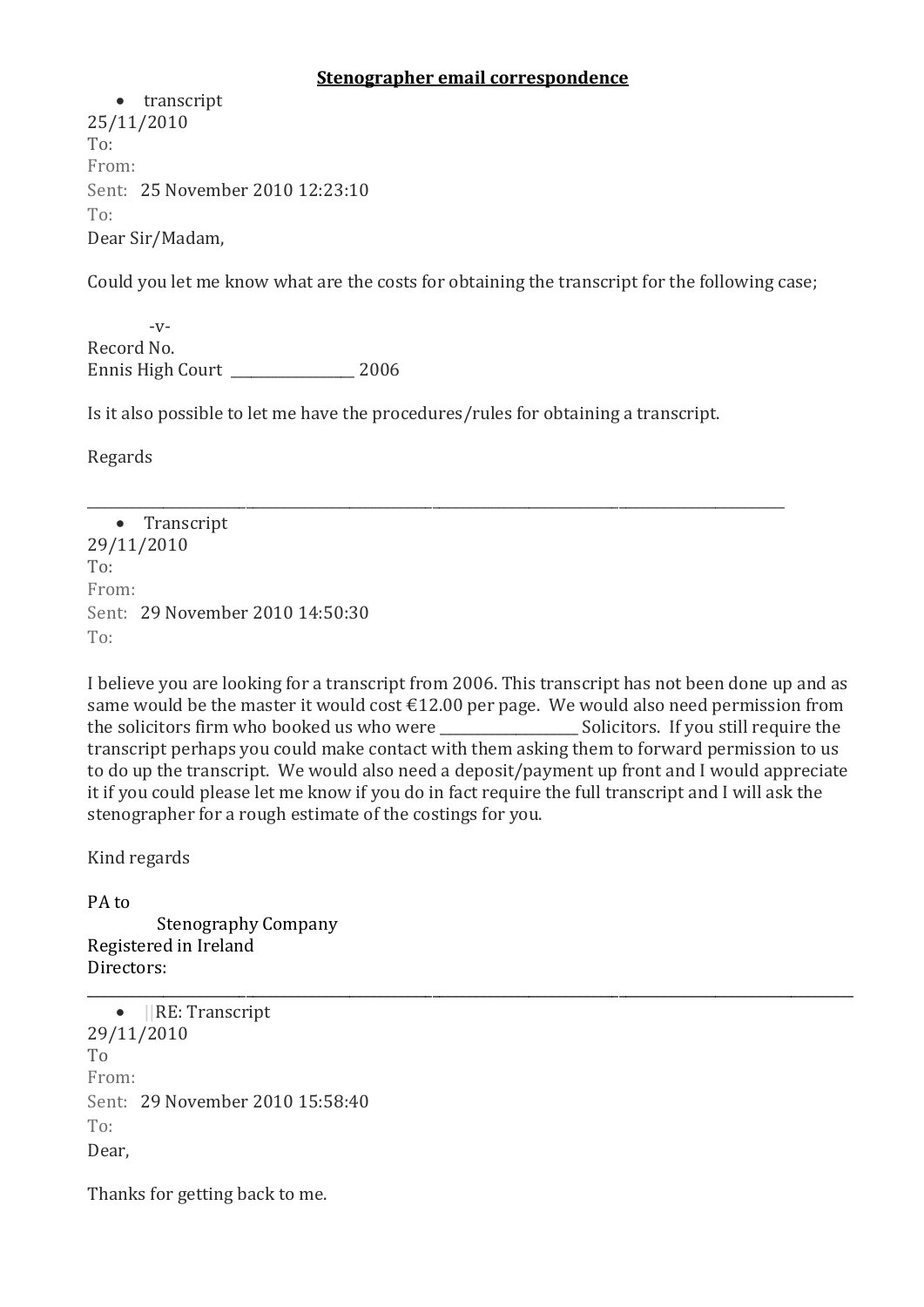Is it possible to seek the transcript for the last day of a case and not the full transcript?

Is there somewhere I could get the rules/procedure for obtaining transcripts?

I would be very grateful if you could get back to me soon.

Regards

• RE: Transcript 29/11/2010 To From: Sent: 29 November 2010 16:14:01  $T_0$ . Dear

You can of course seek the last day transcript. We are a private company and therefore our rules and procedures are that you must obtain permission from our instructing solicitor.

\_\_\_\_\_\_\_\_\_\_\_\_\_\_\_\_\_\_\_\_\_\_\_\_\_\_\_\_\_\_\_\_\_\_\_\_\_\_\_\_\_\_\_\_\_\_\_\_\_\_\_\_\_\_\_\_\_\_\_\_\_\_\_\_\_\_\_\_\_\_\_\_\_\_\_\_\_\_\_\_\_\_\_\_\_\_\_\_\_\_\_\_\_\_\_\_\_\_\_\_\_\_\_\_\_\_\_\_\_\_\_

\_\_\_\_\_\_\_\_\_\_\_\_\_\_\_\_\_\_\_\_\_\_\_\_\_\_\_\_\_\_\_\_\_\_\_\_\_\_\_\_\_\_\_\_\_\_\_\_\_\_\_\_\_\_\_\_\_\_\_\_\_\_\_\_\_\_\_\_\_\_\_\_\_\_\_\_\_\_\_\_\_\_\_\_\_\_\_\_\_\_\_\_\_\_\_\_\_\_\_\_\_\_\_\_\_\_\_\_\_\_\_

Do you think there will be a problem with them providing this permission?

 RE: transcript of case 10/01/2011

To From: Sent: 10 January 2011 14:36:26  $T_0$ . Dear

We will need sight of the order, a letter from the barrister will not suffice. Neither has been sent to us as of today's date.

\_\_\_\_\_\_\_\_\_\_\_\_\_\_\_\_\_\_\_\_\_\_\_\_\_\_\_\_\_\_\_\_\_\_\_\_\_\_\_\_\_\_\_\_\_\_\_\_\_\_\_\_\_\_\_\_\_\_\_\_\_\_\_\_\_\_\_\_\_\_\_\_\_\_\_\_\_\_\_\_\_\_\_\_\_\_\_\_\_\_\_\_\_\_\_\_\_\_\_\_\_\_\_\_\_\_\_\_\_\_\_

\_\_\_\_\_\_\_\_\_\_\_\_\_\_\_\_\_\_\_\_\_\_\_\_\_\_\_\_\_\_\_\_\_\_\_\_\_\_\_\_\_\_\_\_\_\_\_\_\_\_\_\_\_\_\_\_\_\_\_\_\_\_\_\_\_\_\_\_\_\_\_\_\_\_\_\_\_\_\_\_\_\_\_\_\_\_\_\_\_\_\_\_\_\_\_\_\_\_\_\_\_\_\_\_\_\_\_\_\_\_\_

We retain copyright of all transcripts.

Please do not hesitate to contact me if you have further queries

• RE: transcript of case 10/01/2011 To From: Sent: 10 January 2011 16:44:55 To: Thank you very much for your help.

Have a good evening.

From: Sent: 10 January 2011 16:45:58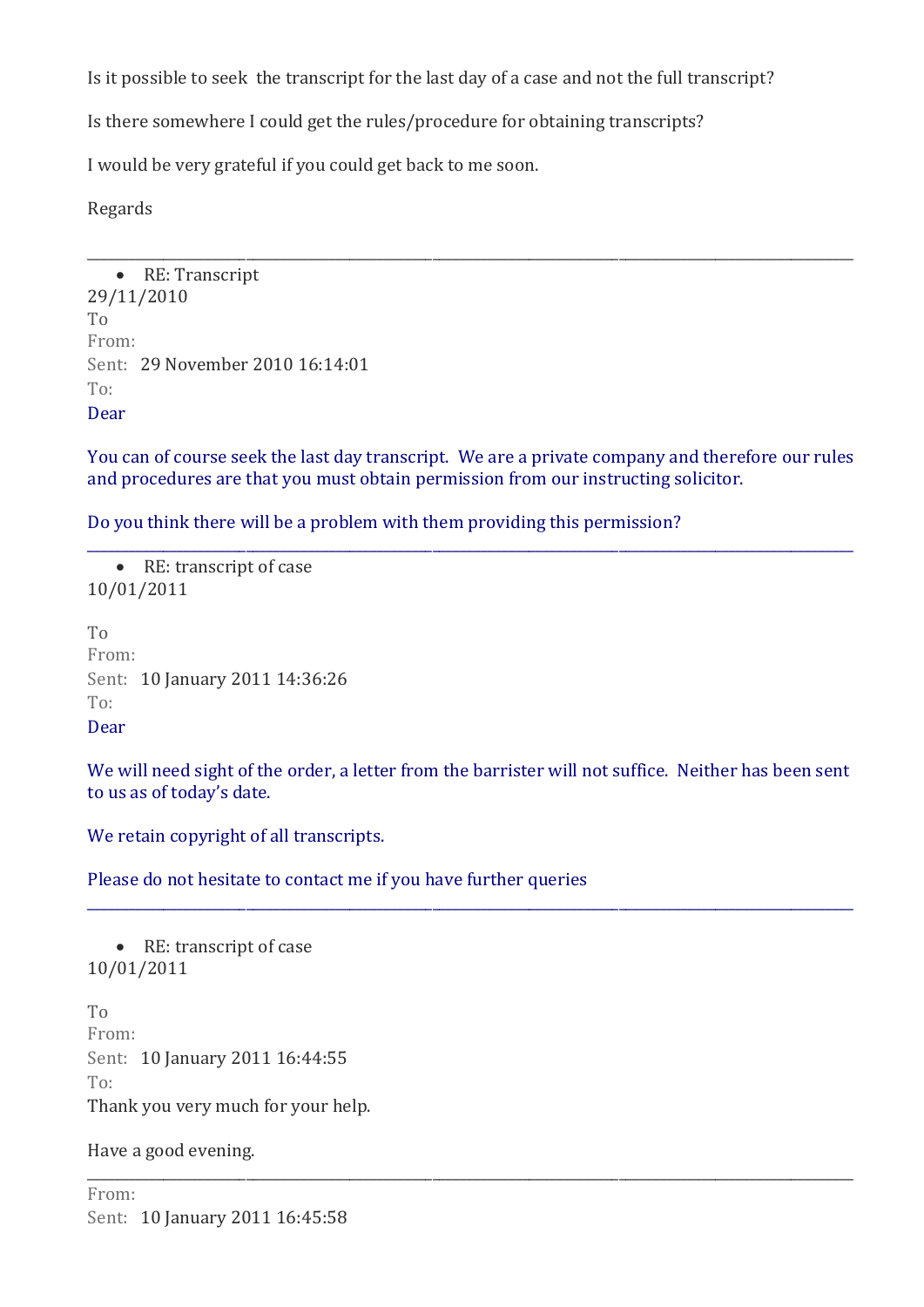# To: You are very welcome

• RE: case transcript 12/01/2011 To From: Sent: 12 January 2011 17:16:02 To: Dear

Many thanks for your email. We will commence work on the transcript once we receive payment and contact you as soon as same is completed.

\_\_\_\_\_\_\_\_\_\_\_\_\_\_\_\_\_\_\_\_\_\_\_\_\_\_\_\_\_\_\_\_\_\_\_\_\_\_\_\_\_\_\_\_\_\_\_\_\_\_\_\_\_\_\_\_\_\_\_\_\_\_\_\_\_\_\_\_\_\_\_\_\_\_\_\_\_\_\_\_\_\_\_\_\_\_\_\_\_\_\_\_\_\_\_\_\_\_\_\_\_\_\_\_\_\_\_\_\_\_\_

\_\_\_\_\_\_\_\_\_\_\_\_\_\_\_\_\_\_\_\_\_\_\_\_\_\_\_\_\_\_\_\_\_\_\_\_\_\_\_\_\_\_\_\_\_\_\_\_\_\_\_\_\_\_\_\_\_\_\_\_\_\_\_\_\_\_\_\_\_\_\_\_\_\_\_\_\_\_\_\_\_\_\_\_\_\_\_\_\_\_\_\_\_\_\_\_\_\_\_\_\_\_\_\_\_\_\_\_\_\_\_

Out of courtesy to the Judge can you confirm if you would like for us to deliver a copy of the transcript to Justice 2

Kind regards

• RE: case transcript 14/01/2011 To From: Sent: 14 January 2011 09:39:43 To: Dear,

I have sent the fees by registered post yesterday. You should recieve it today.

With regards to your email of the 12th Jan I will have to respectably say no.

I want to take this one step at a time.

Kind regards

Date: 13<sup>th</sup> January 2011

#### **Private & Confidential**

*Your Ref: My Ref:*

|  |  | *********** BY REGISTERED POST *********** |  |  |
|--|--|--------------------------------------------|--|--|
|--|--|--------------------------------------------|--|--|

**Re: Full Transcript of case \_\_\_\_\_\_\_\_\_\_\_\_\_\_\_\_\_\_ Ennis High Court \_\_\_\_\_\_\_\_\_\_\_\_\_\_\_\_\_June 2006.**

 $\overline{\phantom{a}}$  , and the contract of the contract of the contract of the contract of the contract of the contract of the contract of the contract of the contract of the contract of the contract of the contract of the contrac

Dear ,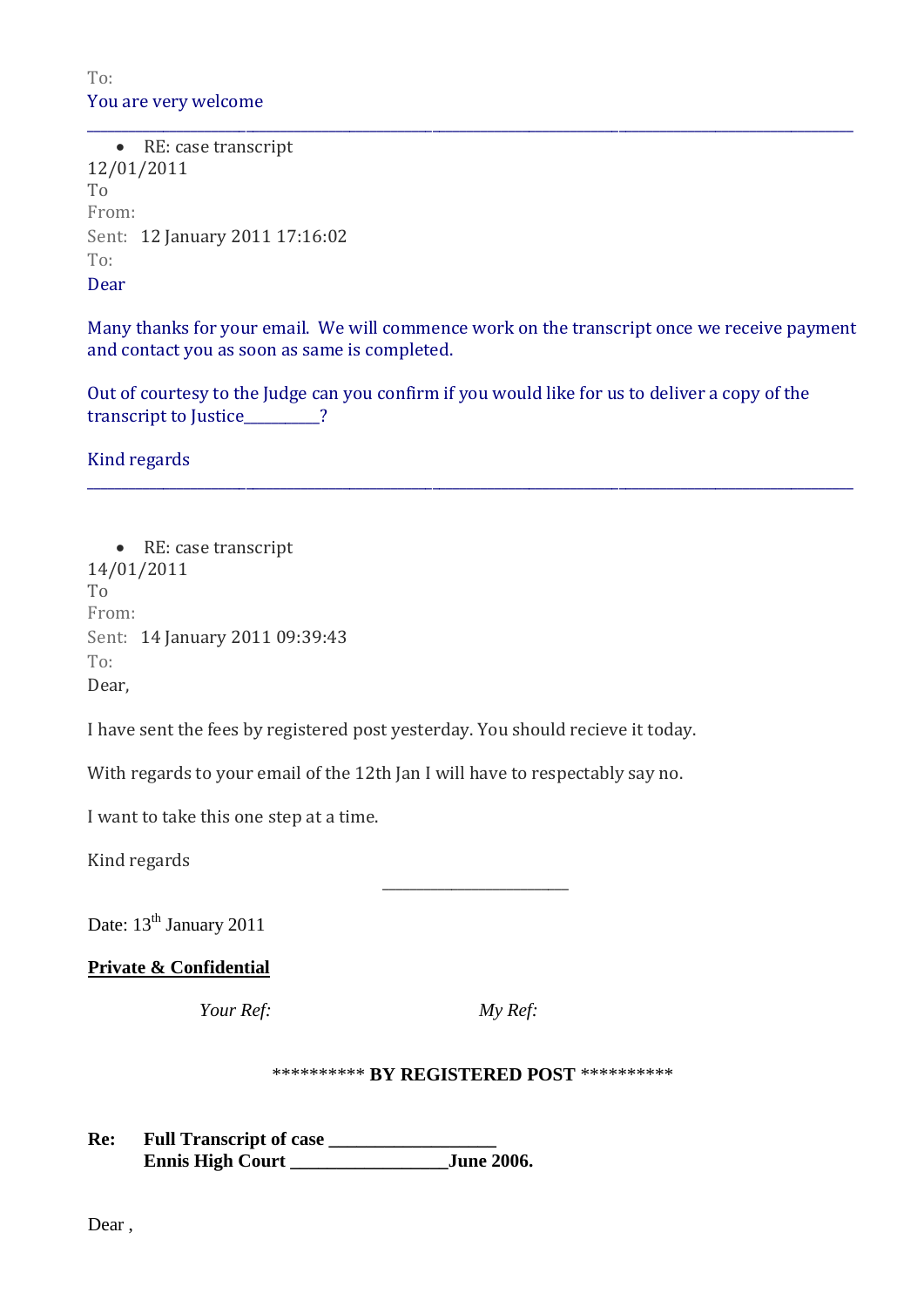I refer to the above and enclose the following fees and conditions;

- 1. Bank draft in the amount of €6285.00 made out to \_\_\_\_\_\_\_\_\_\_\_\_\_\_\_\_\_\_\_\_\_\_\_\_\_\_\_\_\_ in respect of the above mentioned transcript fees. Please note that I also want to acquire one copy of the full transcript and have included your fee of €45.00 for same.
- 2. The transcript plus the copy of the transcript are to be delivered to my postal address or else arrangements can be made to collect same at your offices.
- 3. I want to state that my written permission must be sought for any requests by any person or parties seeking a copy or any part thereof of the above mentioned transcript.

\_\_\_\_\_\_\_\_\_\_\_\_\_\_\_\_\_\_\_\_\_\_\_\_\_\_\_\_\_\_\_\_\_\_\_\_\_\_\_\_\_\_\_\_\_\_\_\_\_\_\_\_\_\_\_\_\_\_\_\_\_\_\_\_\_\_\_\_\_\_\_\_\_\_\_\_\_\_\_\_\_\_\_\_\_\_\_\_\_\_\_\_\_\_\_\_\_\_\_\_\_\_\_\_\_\_\_\_\_\_\_

\_\_\_\_\_\_\_\_\_\_\_\_\_\_\_\_\_\_\_\_\_\_\_\_\_\_\_\_\_\_\_\_\_\_\_\_\_\_\_\_\_\_\_\_\_\_\_\_\_\_\_\_\_\_\_\_\_\_\_\_\_\_\_\_\_\_\_\_\_\_\_\_\_\_\_\_\_\_\_\_\_\_\_\_\_\_\_\_\_\_\_\_\_\_\_\_\_\_\_\_\_\_\_\_\_\_\_\_\_\_\_

4. Information in this transcript is not disclosed to another party.

I acknowledge that your fee of  $6240.00$  to do up the transcript is only an estimation.

Yours sincerely,

• RE: case transcript 14/01/2011 To From: Sent: 14 January 2011 09:42:33 To:

Your instructions are noted.

Kind regards

• RE: case transcript 14/01/2011 To From: Sent: 14 January 2011 16:48:23 To:

#### Dear

We received your cheque today. The stenographers will commence work on your transcript and I will be in touch once same is completed. Kind regards

\_\_\_\_\_\_\_\_\_\_\_\_\_\_\_\_\_\_\_\_\_\_\_\_\_\_\_\_\_\_\_\_\_\_\_\_\_\_\_\_\_\_\_\_\_\_\_\_\_\_\_\_\_\_\_\_\_\_\_\_\_\_\_\_\_\_\_\_\_\_\_\_\_\_\_\_\_\_\_\_\_\_\_\_\_\_\_\_\_\_\_\_\_\_\_\_\_\_\_\_\_\_\_\_\_\_\_\_\_\_\_

• transcript 04/02/2011

To From: Sent: 04 February 2011 10:58:39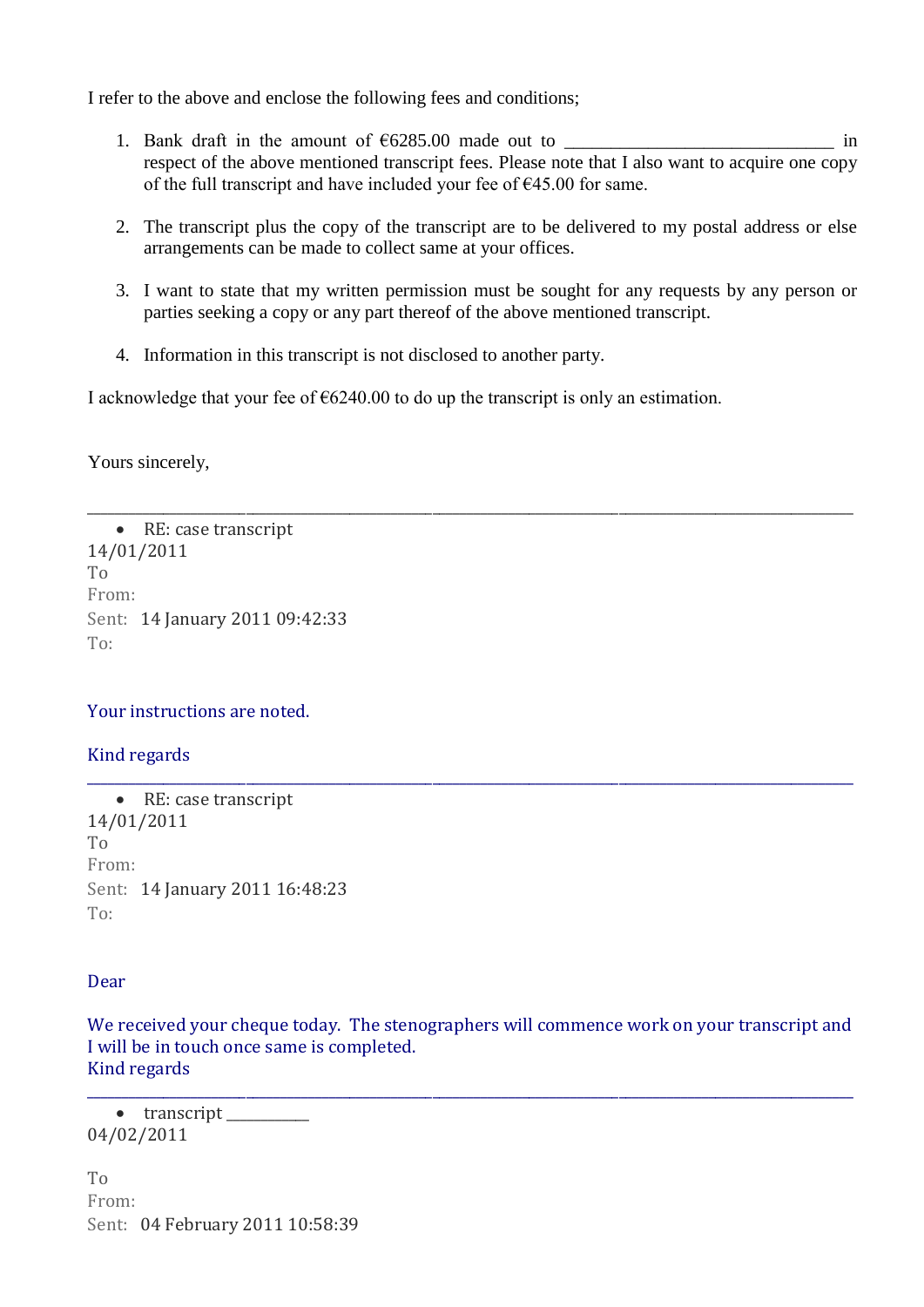To:

Dear ,

Have you an idea when you expect the transcript to be completed.

Regards

• RE: transcript 04/02/2011 To From: Sent: 04 February 2011 11:16:41 To:

They are struggling through it at the moment, seemingly one of the counsel is not easy to hear. It will probably be next week at this stage.

\_\_\_\_\_\_\_\_\_\_\_\_\_\_\_\_\_\_\_\_\_\_\_\_\_\_\_\_\_\_\_\_\_\_\_\_\_\_\_\_\_\_\_\_\_\_\_\_\_\_\_\_\_\_\_\_\_\_\_\_\_\_\_\_\_\_\_\_\_\_\_\_\_\_\_\_\_\_\_\_\_\_\_\_\_\_\_\_\_\_\_\_\_\_\_\_\_\_\_\_\_\_\_\_\_\_\_\_\_\_\_

\_\_\_\_\_\_\_\_\_\_\_\_\_\_\_\_\_\_\_\_\_\_\_\_\_\_\_\_\_\_\_\_\_\_\_\_\_\_\_\_\_\_\_\_\_\_\_\_\_\_\_\_\_\_\_\_\_\_\_\_\_\_\_\_\_\_\_\_\_\_\_\_\_\_\_\_\_\_\_\_\_\_\_\_\_\_\_\_\_\_\_\_\_\_\_\_\_\_\_\_\_\_\_\_\_\_\_\_\_\_\_

 $\bullet$  RE: 04/02/2011

To From: Sent: 04 February 2011 11:26:22 To:

Dear Ms.,

Was the case recorded on a tape or was it done by shorthand?

Rgds

RE: 04/02/2011  $T_{\Omega}$ From: Sent: 04 February 2011 11:27:57 To:

All cases are done by both, the audio is purely a backup to the notes. I will be checking in with the stenographers today and will get back to you and let you have the update.

\_\_\_\_\_\_\_\_\_\_\_\_\_\_\_\_\_\_\_\_\_\_\_\_\_\_\_\_\_\_\_\_\_\_\_\_\_\_\_\_\_\_\_\_\_\_\_\_\_\_\_\_\_\_\_\_\_\_\_\_\_\_\_\_\_\_\_\_\_\_\_\_\_\_\_\_\_\_\_\_\_\_\_\_\_\_\_\_\_\_\_\_\_\_\_\_\_\_\_\_\_\_\_\_\_\_\_\_\_\_\_

\_\_\_\_\_\_\_\_\_\_\_\_\_\_\_\_\_\_\_\_\_\_\_\_\_\_\_\_\_\_\_\_\_\_\_\_\_\_\_\_\_\_\_\_\_\_\_\_\_\_\_\_\_\_\_\_\_\_\_\_\_\_\_\_\_\_\_\_\_\_\_\_\_\_\_\_\_\_\_\_\_\_\_\_\_\_\_\_\_\_\_\_\_\_\_\_\_\_\_\_\_\_\_\_\_\_\_\_\_\_\_

 RE: 04/02/2011 To From: Sent: 04 February 2011 11:41:28 To: Dear Ms,

My understanding of this is that because you have gone to the back up i.e. the audio that there is a problem with the notes.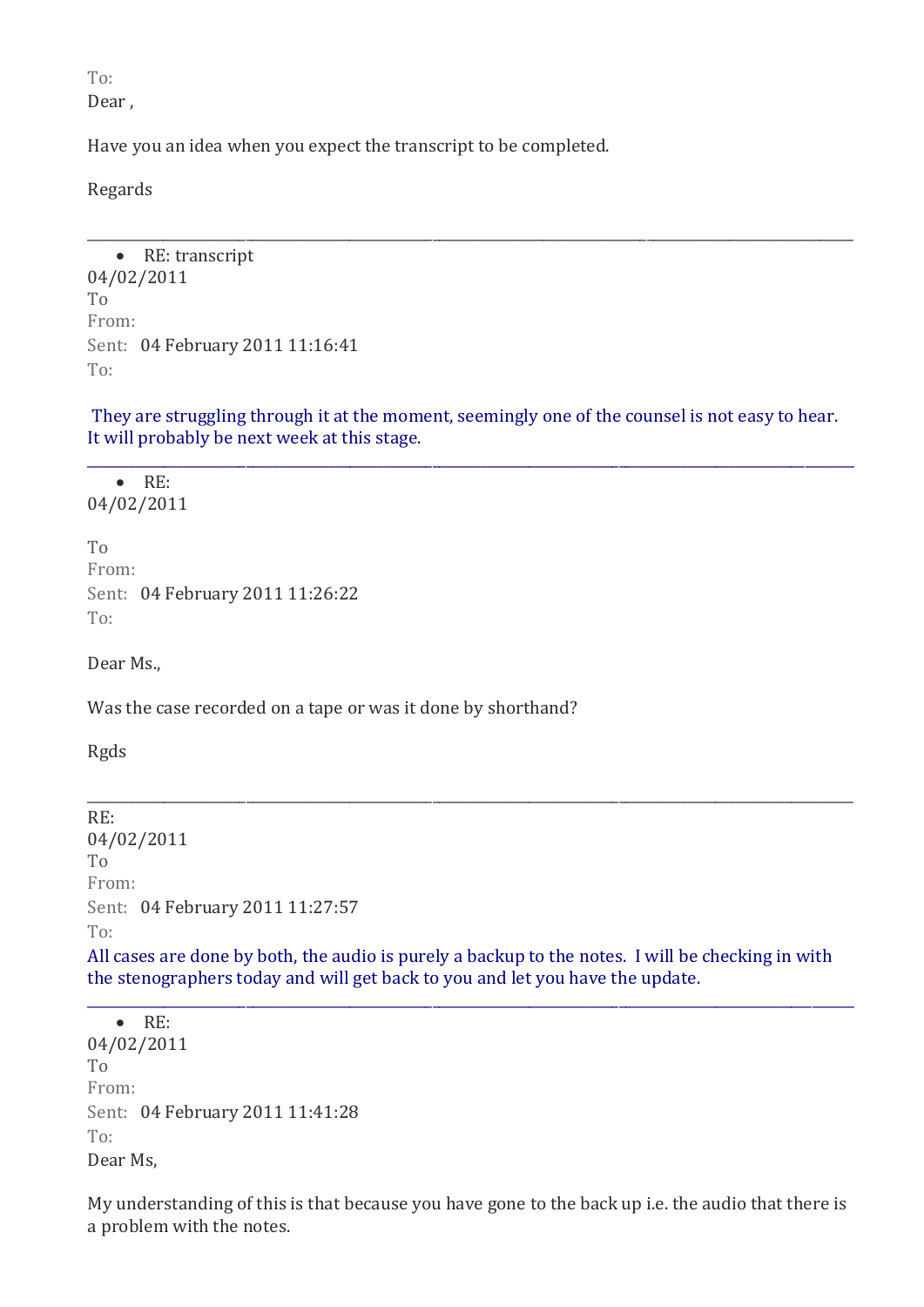Please provide me with an update as soon as you can.

Kind regards

 $\bullet$  ||RE: 04/02/2011 To From: Sent: 04 February 2011 13:14:13 To: Dear Ms.,

I can appreciate that these things can take time.

In a follow up to my last email - Because you have had to go to the back up audio is there a problem also with the notes?

\_\_\_\_\_\_\_\_\_\_\_\_\_\_\_\_\_\_\_\_\_\_\_\_\_\_\_\_\_\_\_\_\_\_\_\_\_\_\_\_\_\_\_\_\_\_\_\_\_\_\_\_\_\_\_\_\_\_\_\_\_\_\_\_\_\_\_\_\_\_\_\_\_\_\_\_\_\_\_\_\_\_\_\_\_\_\_\_\_\_\_\_\_\_\_\_\_\_\_\_\_\_\_\_\_\_\_\_\_\_\_

Please let me know.

Rgds

 $\bullet$   $|RE$ 04/02/2011 To From: Sent: 04 February 2011 13:17:00  $T\Omega$ 

It is the norm that a stenographer would use both audio and notes when doing up a transcript, that is just our practice to ensure the transcript is in fact verbatim.

\_\_\_\_\_\_\_\_\_\_\_\_\_\_\_\_\_\_\_\_\_\_\_\_\_\_\_\_\_\_\_\_\_\_\_\_\_\_\_\_\_\_\_\_\_\_\_\_\_\_\_\_\_\_\_\_\_\_\_\_\_\_\_\_\_\_\_\_\_\_\_\_\_\_\_\_\_\_\_\_\_\_\_\_\_\_\_\_\_\_\_\_\_\_\_\_\_\_\_\_\_\_\_\_\_\_\_\_\_\_\_

\_\_\_\_\_\_\_\_\_\_\_\_\_\_\_\_\_\_\_\_\_\_\_\_\_\_\_\_\_\_\_\_\_\_\_\_\_\_\_\_\_\_\_\_\_\_\_\_\_\_\_\_\_\_\_\_\_\_\_\_\_\_\_\_\_\_\_\_\_\_\_\_\_\_\_\_\_\_\_\_\_\_\_\_\_\_\_\_\_\_\_\_\_\_\_\_\_\_\_\_\_\_\_\_\_\_\_\_\_\_\_

 $\bullet$  RE: 15/02/2011 To From: Sent: 15 February 2011 10:04:31 To: Dear Mr

My apologies for not getting back to you yesterday.

I have spoken with all of the stenographers working on your transcript. We have the 19th completed and they are currently proofing the other three days. They really feel that in order to provide you with the most accurate transcript possible they need to proof read them once more. Hopefully same will be completed by tomorrow.

\_\_\_\_\_\_\_\_\_\_\_\_\_\_\_\_\_\_\_\_\_\_\_\_\_\_\_\_\_\_\_\_\_\_\_\_\_\_\_\_\_\_\_\_\_\_\_\_\_\_\_\_\_\_\_\_\_\_\_\_\_\_\_\_\_\_\_\_\_\_\_\_\_\_\_\_\_\_\_\_\_\_\_\_\_\_\_\_\_\_\_\_\_\_\_\_\_\_\_\_\_\_\_\_\_\_\_\_\_\_\_

Kind regards

 $\bullet$  ||RE: 15/02/2011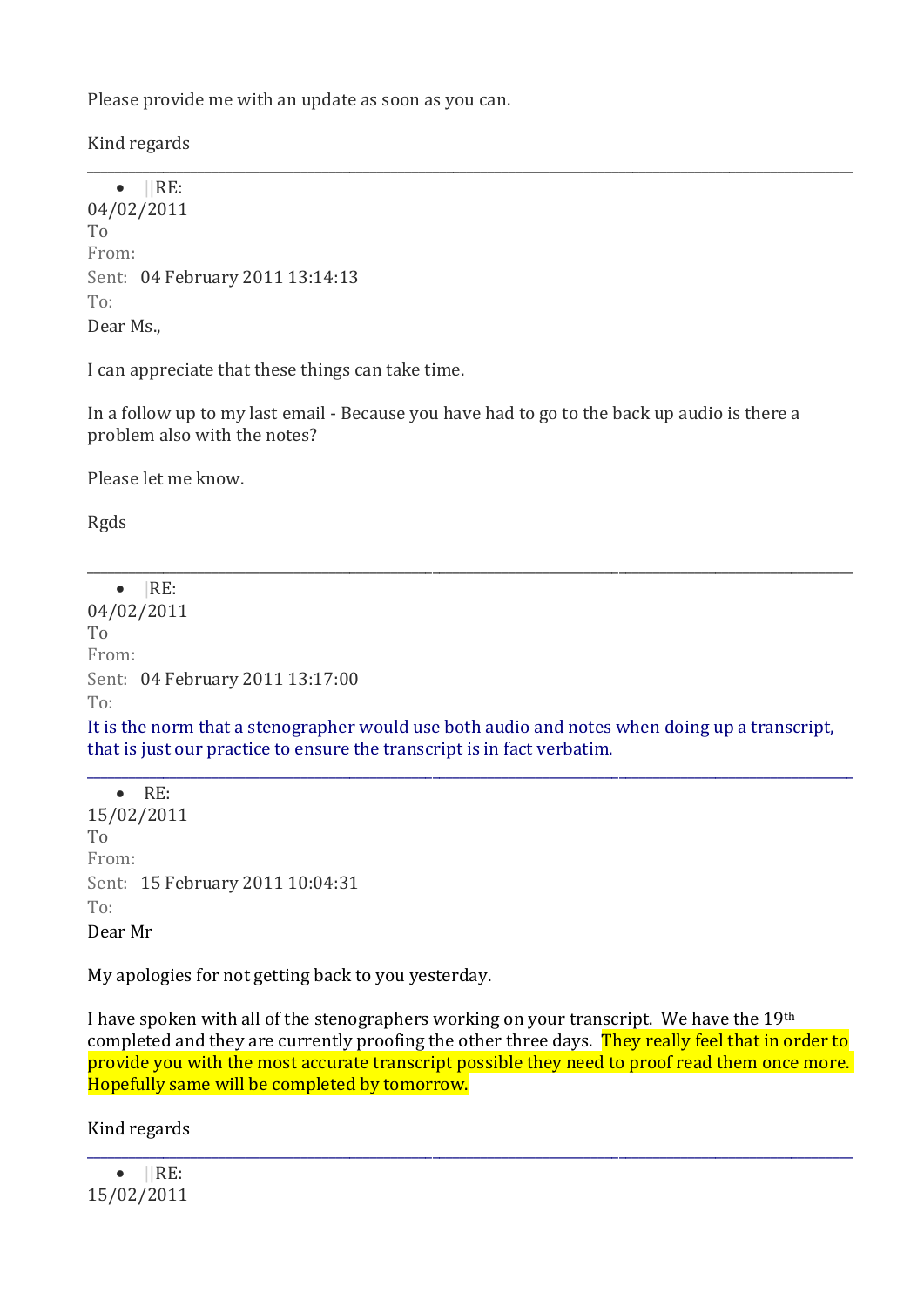From: Sent: 15 February 2011 16:18:53 To:  $Ms<sub>1</sub>$ 

Thanks for giving me an update.

Please let me have a further update tomorrow.

I was not expecting it to take this long as you have said in a previous letter it would only take 3 weeks and that you could even get this down to 1 week if necessary.

\_\_\_\_\_\_\_\_\_\_\_\_\_\_\_\_\_\_\_\_\_\_\_\_\_\_\_\_\_\_\_\_\_\_\_\_\_\_\_\_\_\_\_\_\_\_\_\_\_\_\_\_\_\_\_\_\_\_\_\_\_\_\_\_\_\_\_\_\_\_\_\_\_\_\_\_\_\_\_\_\_\_\_\_\_\_\_\_\_\_\_\_\_\_\_\_\_\_\_\_\_\_\_\_\_\_\_\_\_\_\_

Regards

RE: transcript 16/02/2011 To From: Sent: 16 February 2011 10:53:06 To: Mr

Just waiting on the stenographers to get back to me on your transcripts. Will be in touch once I have news.

\_\_\_\_\_\_\_\_\_\_\_\_\_\_\_\_\_\_\_\_\_\_\_\_\_\_\_\_\_\_\_\_\_\_\_\_\_\_\_\_\_\_\_\_\_\_\_\_\_\_\_\_\_\_\_\_\_\_\_\_\_\_\_\_\_\_\_\_\_\_\_\_\_\_\_\_\_\_\_\_\_\_\_\_\_\_\_\_\_\_\_\_\_\_\_\_\_\_\_\_\_\_\_\_\_\_\_\_\_\_\_

Kind regards

#### 16/02/2011

To \_\_\_\_\_\_\_\_\_\_\_\_@hotmail.com From: Sent: 16 February 2011 16:20:59 To: **@hotmail.com** 1 attachment

.pdf (479.2 KB)

I am going to start emailing you through your transcripts. I will do so separately. Please bear in mind that as they are quite old and the stenographer who took the case is no longer with us and the audio was extremely bad we did the best we could.

\_\_\_\_\_\_\_\_\_\_\_\_\_\_\_\_\_\_\_\_\_\_\_\_\_\_\_\_\_\_\_\_\_\_\_\_\_\_\_\_\_\_\_\_\_\_\_\_\_\_\_\_\_\_\_\_\_\_\_\_\_\_\_\_\_\_\_\_\_\_\_\_\_\_\_\_\_\_\_\_\_\_\_\_\_\_\_\_\_\_\_\_\_\_\_\_\_\_\_\_\_\_\_\_\_\_\_\_\_\_\_

Kind regards

• Full transript for case 17/02/2011

To From: Sent: 17 February 2011 20:56:30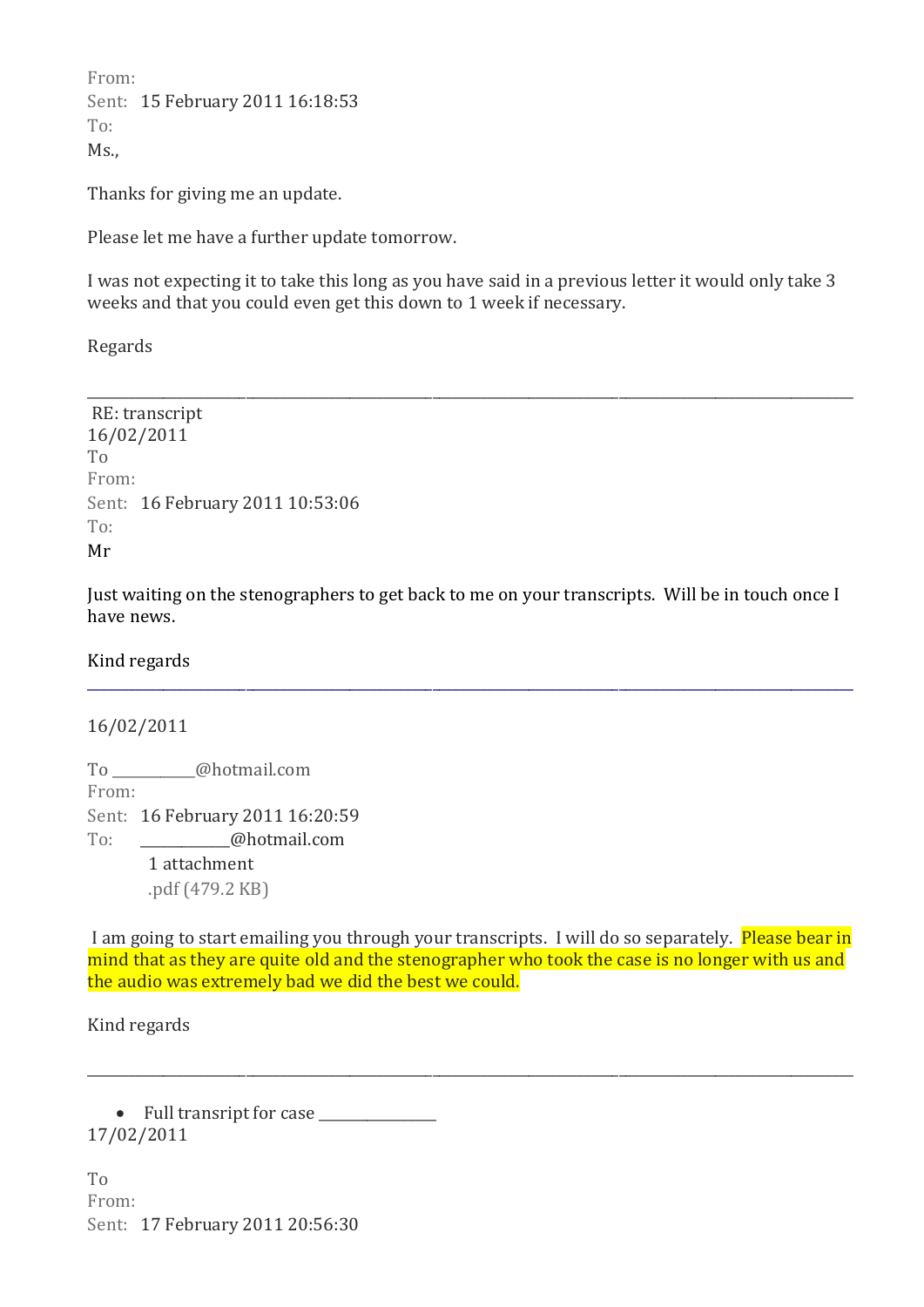To:

1 attachment 17 02 11.pdf (265.5 KB)

Dear Ms.,

Please find letter attached for your immediate attention.

Same is also been sent by post.

Regards

Date: 17th February 2011

**BY POST & EMAIL** To:

 $\overline{\phantom{a}}$  ,  $\overline{\phantom{a}}$  ,  $\overline{\phantom{a}}$  ,  $\overline{\phantom{a}}$  ,  $\overline{\phantom{a}}$  ,  $\overline{\phantom{a}}$  ,  $\overline{\phantom{a}}$  ,  $\overline{\phantom{a}}$  ,  $\overline{\phantom{a}}$  ,  $\overline{\phantom{a}}$  ,  $\overline{\phantom{a}}$  ,  $\overline{\phantom{a}}$  ,  $\overline{\phantom{a}}$  ,  $\overline{\phantom{a}}$  ,  $\overline{\phantom{a}}$  ,  $\overline{\phantom{a}}$ 

*Your Ref: My Ref:*

**Re: Full Transcript of case \_\_\_\_\_\_\_\_\_\_\_\_\_\_\_\_\_\_\_\_\_\_\_\_\_\_\_ Ennis High Court \_\_\_\_\_\_\_\_\_\_\_\_ 2006.**

Dear Ms,

I refer to the above and to my letter dated 13th January 2011.

I wish to inform you that I now know you cannot guarantee me the full and accurate transcript for the Ennis High Court Case \_\_\_\_\_\_\_\_\_\_\_\_\_\_\_\_\_\_\_\_\_\_\_\_\_\_ 2006.

I refer you to your email of 16th inst at 16:20 - "Please bear in mind that as they are quite old and the stenographer who took the case is no longer with us and the audio was extremely bad we did the best we could". I cannot accept this. Until this matter is resolved please refund me my money in full to the sum of €6285.

I will not now be accepting this transcript as per my letter dated 13th January 2011.

I refer you to my email dated 17th inst at 17:20 – I do not want you to send me this transcript.

I hope to hear from you soon.

Yours sincerely

Email: \_\_\_\_\_\_\_\_\_\_\_\_\_\_\_\_\_\_@hotmail.com

\_\_\_\_\_\_\_\_\_\_\_\_\_\_\_\_\_\_\_\_\_\_\_\_\_\_\_\_\_\_\_\_\_\_\_\_\_\_\_\_\_\_\_\_\_\_\_\_\_\_\_\_\_\_\_\_\_\_\_\_\_\_\_\_\_\_\_\_\_\_\_\_\_\_\_\_\_\_\_\_\_\_\_\_\_\_\_\_\_\_\_\_\_\_\_\_\_\_\_\_\_\_\_\_\_\_\_\_\_\_\_ FW: \_\_\_\_\_\_\_\_\_\_\_\_\_\_\_\_\_\_\_\_\_\_\_\_\_\_\_\_\_\_ Ltd & others 22/02/2011

To From: Sent: 22 February 2011 17:08:17